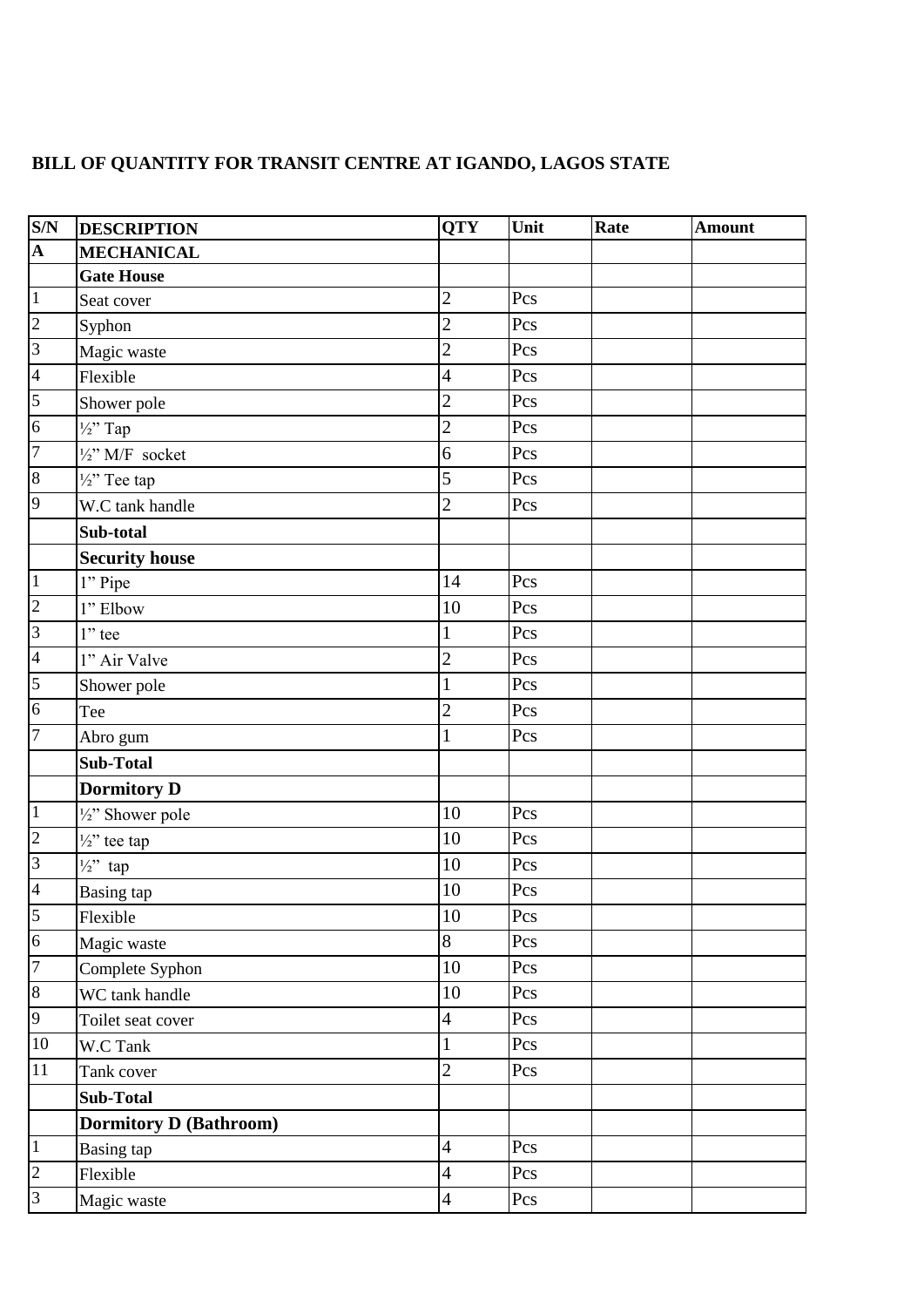| $\overline{\mathcal{A}}$ | Shower tap               | 10              | Pcs |
|--------------------------|--------------------------|-----------------|-----|
| $\overline{5}$           | Shower pole              | 10              | Pcs |
| $\overline{6}$           | Tee tap                  | 10              | Pcs |
| $\overline{7}$           | Tap                      | 10              | Pcs |
|                          | <b>Sub-Total</b>         |                 |     |
|                          | Can teen toilet          |                 |     |
| $\overline{1}$           | Seat cover               | $\mathbf{1}$    | Pcs |
| $\frac{2}{3}$            | <b>Basing</b> tap        | $\mathbf{1}$    | Pcs |
|                          | Complete syphon          | $\mathbf{1}$    | Pcs |
| $\overline{4}$           | W.C tank handle          | $\mathbf{1}$    | Pcs |
|                          | <b>Sub-Total</b>         |                 |     |
|                          | <b>HALL</b>              |                 |     |
| $\overline{1}$           | W.C. Tank                | $\mathbf{1}$    | Pcs |
| $\overline{2}$           | Syphon                   | $\mathbf{1}$    | Pcs |
| $\overline{\mathbf{3}}$  | Seat cover               | $\mathbf{1}$    | Pcs |
| $\overline{4}$           | $\frac{1}{2}$ ' tap      | $\mathbf{1}$    | Pcs |
| 5                        | 1/2" Flexible            | $\mathbf{1}$    | Pcs |
| $\overline{6}$           | 1/2" Shower pole         | 1               | Pcs |
| $\overline{7}$           | $\frac{1}{2}$ " Tee tap  | $\mathbf{1}$    | Pcs |
|                          | <b>Sub-Total</b>         |                 |     |
|                          |                          |                 |     |
|                          | <b>Canteen (Back)</b>    |                 |     |
| $\overline{1}$           | Basin tap                | 6               | Pcs |
| $\overline{\mathbf{c}}$  | Magic waste              | 6               | Pcs |
| $\overline{3}$           | Rubber handle            | 6               | Pcs |
| $\overline{4}$           | $\frac{1}{2}$ " Tee tap  | 6               | Pcs |
| 5                        | $\frac{1}{2}$ " flexible | 6               | Pcs |
|                          | Sub-Total                |                 |     |
|                          | <b>Back of hall</b>      |                 |     |
| $\overline{1}$           | WC Tank                  | 1               | Pcs |
| $\overline{\mathbf{c}}$  | Syphon                   | $\mathbf{1}$    | Pcs |
| $\overline{3}$           | Seat cover               | 1               | Pcs |
| $\overline{4}$           | $\frac{1}{2}$ Tap        | $\mathbf{1}$    | Pcs |
| $\overline{5}$           | $\frac{1}{2}$ " flexible | $\overline{c}$  | Pcs |
| $\overline{6}$           | WC tank handle           | $\mathbf{1}$    | Pcs |
|                          | <b>Sub-Total</b>         |                 |     |
|                          | <b>Dormitory E</b>       |                 |     |
| $\overline{1}$           | Flexible                 | $10\,$          | Pcs |
| $\overline{c}$           | 1/2" Control             | $10\,$          | Pcs |
| $\overline{3}$           | Syphon                   | 10              | Pcs |
| $\overline{4}$           | $\frac{1}{2}$ Basin      | $\overline{4}$  | Pcs |
| 5                        | 1/2" Magic waste         | $\overline{4}$  | Pcs |
| $\overline{6}$           | $\frac{1}{2}$ " flexible | $\overline{10}$ | Pcs |
| $\overline{7}$           | Shower pole              | $10\,$          | Pcs |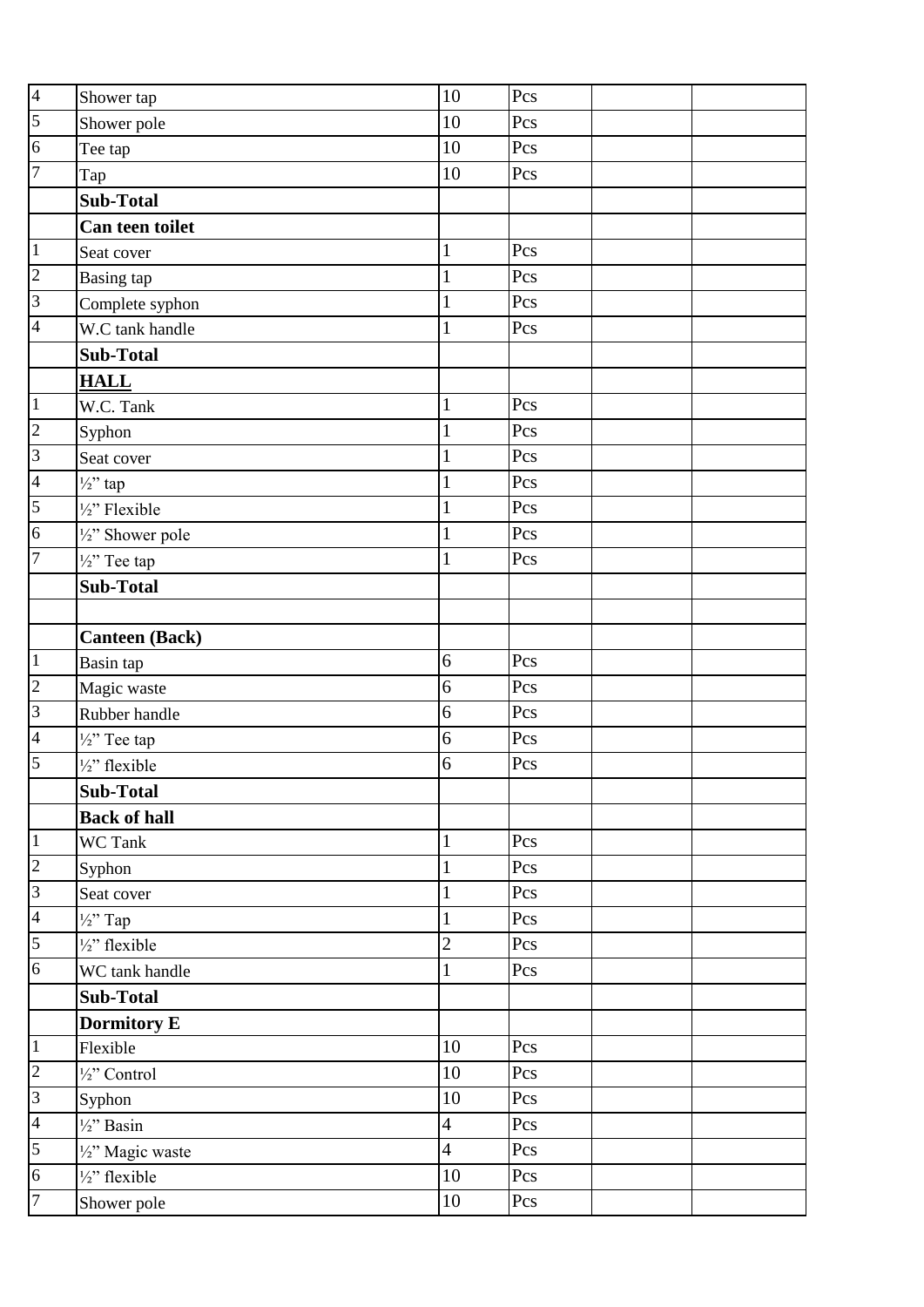| $\overline{8}$  | $\frac{1}{2}$ " tee tap                  | 10             | Pcs        |
|-----------------|------------------------------------------|----------------|------------|
| $\overline{9}$  | $\frac{1}{2}$ ' tap                      | 10             | Pcs        |
| 10              | W.C tank                                 | 3              | Pcs        |
| 11              | W.C tank handle                          | 10             | Pcs        |
|                 | Sub-total                                |                |            |
|                 | <b>Mechanical Carried To Summary</b>     |                |            |
|                 |                                          |                |            |
| B               | <b>PAINTING</b>                          |                |            |
|                 | <b>Offices (Internal &amp; External)</b> |                |            |
| $\vert$ 1       | Cream Emulsion paint                     | $\overline{4}$ | Drums      |
| $\overline{2}$  | Undercoat primer                         | 3              | Gallons    |
| $\mathfrak{Z}$  | Thinner                                  | 1              | gallon     |
| $\overline{4}$  | <b>Screeding Potty</b>                   | 1.0            | Sum        |
| $5\overline{)}$ | Cream (External)                         | 3              | Drums      |
| 6               | <b>Brown</b>                             | $\mathbf{1}$   | Drum       |
| $\overline{7}$  | Masking tape                             | $\overline{4}$ | Nos.       |
| $\overline{8}$  | Sand Paper                               | $\overline{5}$ | Yards      |
| 9               | Transport                                | 1.0            | Sum        |
| 10              | Labour                                   | 1.0            | Sum        |
|                 | Sub-total                                |                |            |
|                 | Laundry                                  |                |            |
| $\vert$ 1       | Cream Emulsion paint                     | 6              | Drums      |
| $\overline{c}$  | <b>Screeding Putty</b>                   | 1.0            | Sum        |
| 3               | Sand paper                               | 5              | Yard       |
| $\overline{4}$  | Masking tape                             | $\overline{4}$ | <b>Nos</b> |
| $\overline{5}$  | Cream (External)                         | $\overline{4}$ | Drum       |
| 6               | <b>Brown</b>                             | 1              | Drum       |
| $\overline{7}$  | Transport                                | 1.0            | Sum        |
| $\overline{8}$  | Labour                                   | 1.0            | Sum        |
|                 | <b>Sub-Total</b>                         |                |            |
|                 | Kitchen & canteen                        |                |            |
| $\overline{1}$  | Cream Emulsion paint                     | 9              | Drum       |
| $\overline{c}$  | <b>Screeding Putty</b>                   | $1.0\,$        | Sum        |
| $\overline{3}$  | Undercoat primer                         | $\sqrt{2}$     | Gallon     |
| $\overline{4}$  | <b>Masking Tape</b>                      | $\overline{4}$ | Nos.       |
| 5               | Thinner                                  | $\mathbf{1}$   | Gallon     |
| $\sqrt{6}$      | Cream (External)                         | 5              | Drum       |
| $\overline{7}$  | <b>Brown</b>                             | 3              | Drum       |
| $\bf 8$         | Transportation                           | $1.0\,$        | Sum        |
|                 | Labour                                   | $1.0\,$        | Sum        |
|                 | Sub-Total                                |                |            |
|                 | <b>Hall</b>                              |                |            |
| $\mathbf{1}$    | Cream Emulsion paint                     | 15             | Drum       |
| $\overline{c}$  | Undercoat printer                        | $\overline{3}$ | Drum       |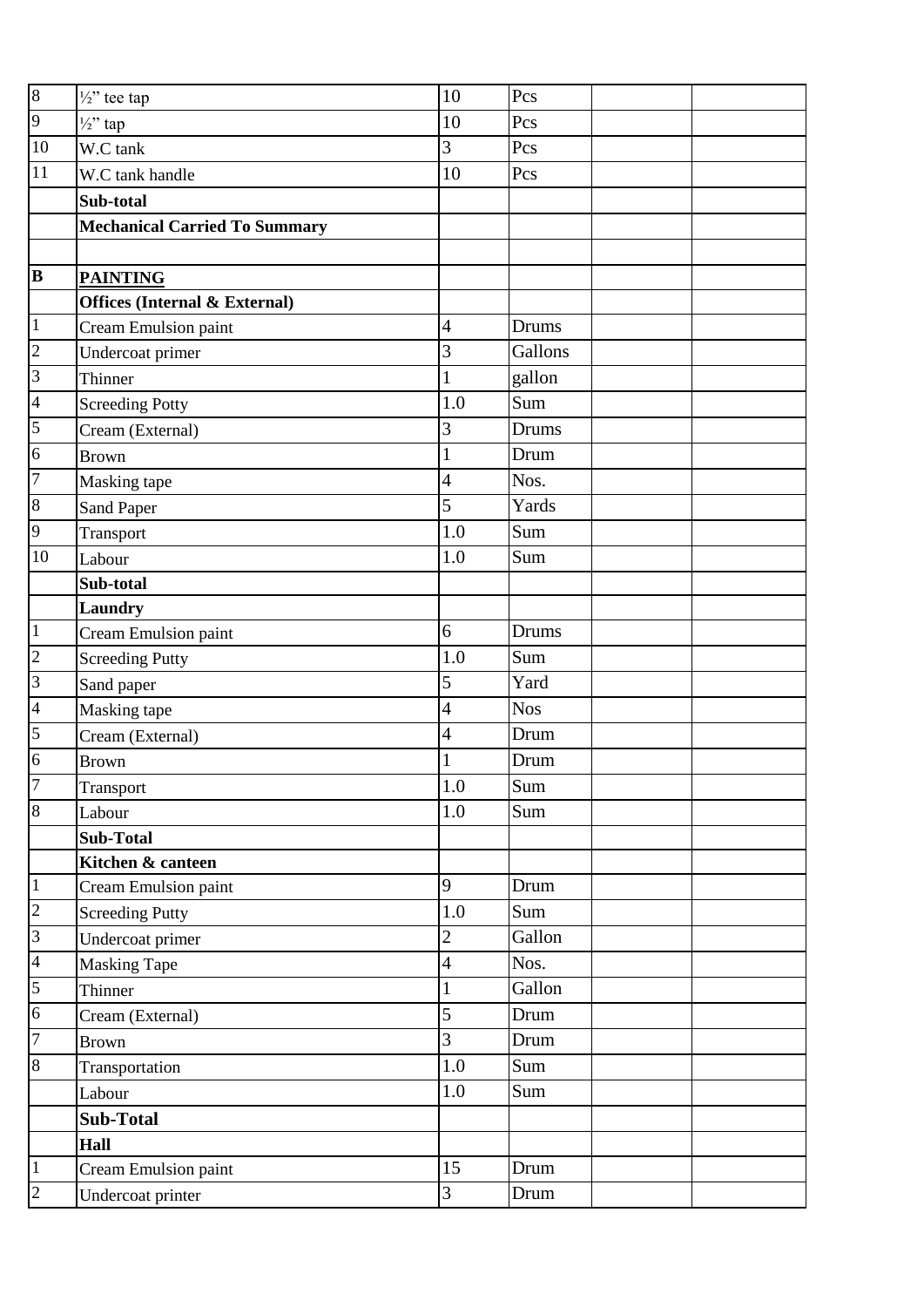| $\frac{3}{4}$                    | Thinner                     | $\overline{c}$ | Gallon     |
|----------------------------------|-----------------------------|----------------|------------|
|                                  | Screeding putty             | 1.0            | Sum        |
| 5                                | Cream (external)            | 7              | Drum       |
| $\overline{6}$                   | <b>Brown</b>                | 3              | Drum       |
| $\overline{7}$                   | Sand paper                  | 10             | Yard       |
| $\overline{8}$                   | Brown gloss                 | 1              | Gallon     |
| 9                                | Masking tape                | 4              | Nos.       |
| 10                               | Transportation              | 1.0            | Sum        |
| 11                               | Labour                      | $1.0\,$        | Sum        |
|                                  | <b>Sub-Total</b>            |                |            |
|                                  | <b>Dormitory D</b>          |                |            |
| $\overline{1}$                   | Cream emulsion paint        | 24             | Drum       |
| $\overline{c}$                   | Undercoat                   | 7              | Gallon     |
| $\overline{3}$                   | White Emulsion              | $\overline{c}$ | Drum       |
| $\overline{4}$                   | Thinner                     | 3              | Gallon     |
| 5                                | Gloss                       | 1              | Gallon     |
| $\overline{6}$                   | Cream (external)            | 12             | Drum       |
| $\overline{7}$                   | <b>Brown</b>                | 5              | Drum       |
| $\overline{8}$                   | Masking tape                | 15             | <b>Nos</b> |
| $\overline{9}$                   | Sand paper                  | 15             | Yards      |
| 10                               | Transportation              | 1.0            | Sum        |
| 12                               | Labour                      | 1.0            | Sum        |
|                                  |                             |                |            |
|                                  | Sub-total                   |                |            |
|                                  | <b>Dormitory D (Toilet)</b> |                |            |
| $\overline{1}$                   | Cream emulsion paint        | $8\,$          | Drums      |
| $\overline{c}$                   | White Emulsion              | $\mathbf 1$    | Drum       |
| $\overline{3}$                   | Undercoat painter           | 3              | Drums      |
| $\overline{a}$                   | Thinner                     | $\overline{2}$ | Gallons    |
| $\overline{5}$                   | <b>Screeding Putty</b>      | 1              | Sum        |
| $\overline{6}$                   | Cream                       | 5              | Drum       |
| $\overline{7}$                   | <b>Brown</b>                | 3              | Drum       |
| $\overline{8}$                   | <b>Masking Tape</b>         | $\overline{4}$ | Nos.       |
| $\overline{9}$                   | Sand paper                  | 10             | Yards      |
| 10                               | Transportation              | $1.0\,$        | Sum        |
| 12                               | Labour                      | $1.0\,$        | Sum        |
|                                  | Sub-total                   |                |            |
|                                  | Dormitory E                 |                |            |
| $\overline{1}$                   | Cream emulsion paint        | 24             | Drum       |
| $\overline{c}$                   | Undercoat                   | 7              | Gallon     |
| $\overline{3}$                   | White Emulsion              | $\overline{c}$ | Drum       |
| $\overline{4}$                   | Thinner                     | 3              | Gallon     |
| 5                                | Gloss                       | $\mathbf{1}$   | Gallon     |
| $\overline{6}$<br>$\overline{7}$ | Cream (external)            | 12             | Drum       |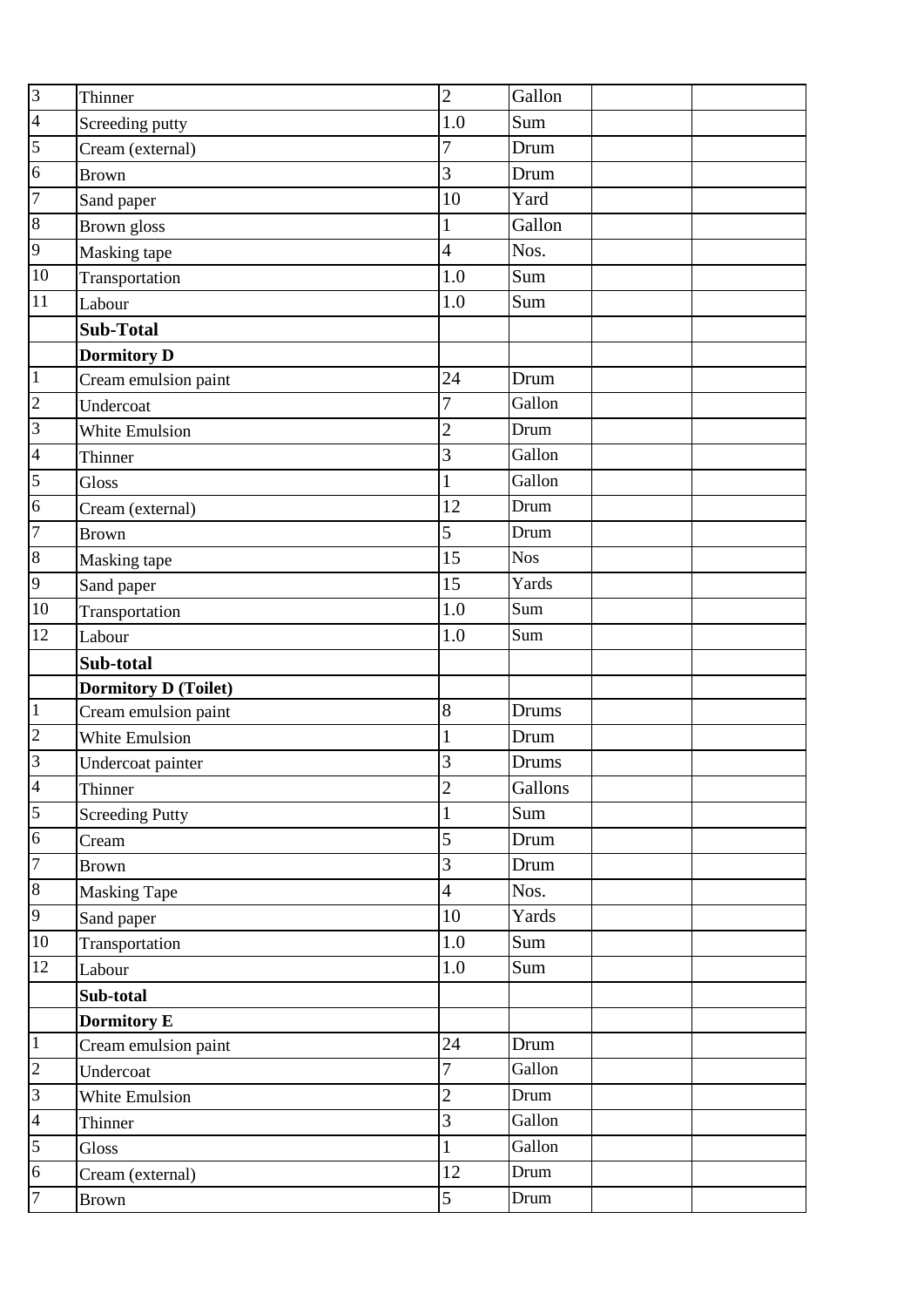| $\overline{8}$ | Masking tape                                                        | 15                       | <b>Nos</b> |
|----------------|---------------------------------------------------------------------|--------------------------|------------|
| $\overline{9}$ | Sand paper                                                          | 15                       | Yards      |
| 10             | Transportation                                                      | 1.0                      | Sum        |
| 12             | Labour                                                              | 1.0                      | Sum        |
|                | Sub-total                                                           |                          |            |
|                | <b>Dormitory E (Toilet)</b>                                         |                          |            |
| $\overline{1}$ | Cream emulsion paint                                                | 8                        | Drums      |
| $\overline{c}$ | <b>White Emulsion</b>                                               | $\mathbf{1}$             | Drum       |
| $\overline{3}$ | Undercoat painter                                                   | 3                        | Drums      |
| $\overline{4}$ | Thinner                                                             | $\overline{c}$           | Gallons    |
| 5              | <b>Screeding Putty</b>                                              | $\mathbf{1}$             | Sum        |
| $\overline{6}$ | Cream                                                               | 5                        | Drum       |
| $\overline{7}$ | <b>Brown</b>                                                        | 3                        | Drum       |
| $\overline{8}$ | <b>Masking Tape</b>                                                 | $\overline{\mathcal{L}}$ | Nos.       |
| 9              | Sand paper                                                          | 10                       | Yards      |
| 10             | Transportation                                                      | 1.0                      | Sum        |
| 12             | Labour                                                              | 1.0                      | Sum        |
|                | Sub-total                                                           |                          |            |
|                | <b>Painting Carried to Summary</b>                                  |                          |            |
|                |                                                                     |                          |            |
| $\mathbf C$    | <b>ALUMINIUM WINDOWS</b><br><b>AND NET</b>                          |                          |            |
|                | <b>Dormitory E</b>                                                  |                          |            |
| $\boxed{1}$    | Replacement of roller                                               | 30                       | Pcs        |
| $\overline{2}$ | Replacement of lockers                                              | 18                       | Pcs        |
| $\overline{3}$ | Replacement of fibre nets                                           | $\mathbf{1}$             | Coil       |
|                | Sub-total                                                           |                          |            |
|                | <b>Covering The Back Toilet Doors</b>                               |                          |            |
|                | <b>With Alco Boards</b>                                             |                          |            |
| $\overline{1}$ | Toilet Door boards 650 x 2000                                       | 20                       | Pcs        |
|                | height (20 Toilet Door                                              |                          |            |
|                | Sub-total                                                           |                          |            |
| $\overline{1}$ | <b>Aluminum Ceiling Cladding</b><br>Replacement of ceiling cladding | 6                        | M          |
| $\overline{c}$ | Replacement of facial cladding                                      | $\overline{4}$           | M          |
| $\overline{3}$ | Replacement of Eve Angle                                            | 12                       | M          |
|                | <b>Sub-Total</b>                                                    |                          |            |
|                | <b>Dormitory D</b>                                                  |                          |            |
|                | <b>Windows</b>                                                      |                          |            |
| $\overline{1}$ | Replacement of rollers                                              | 45                       | Pairs      |
| $\overline{2}$ | Replacement of locks                                                | 22                       | Pcs        |
| $\overline{3}$ | Replacement of fibre Net                                            | $\mathbf{1}$             | Rolls      |
|                | <b>Sub-Total</b>                                                    |                          |            |
|                |                                                                     |                          |            |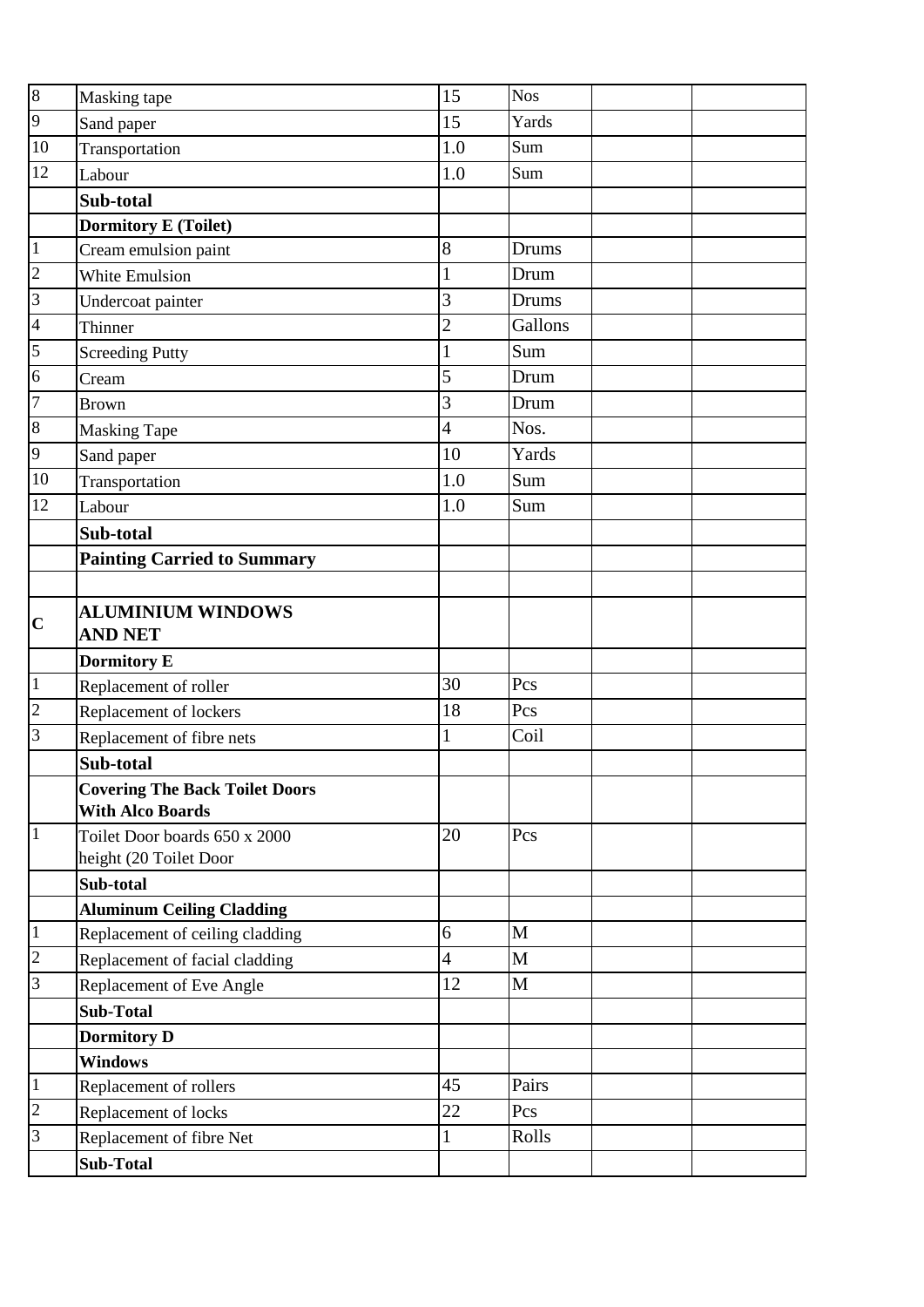|                | <b>Covering The Back Toilet Doors</b><br><b>With Board</b> |                |       |  |
|----------------|------------------------------------------------------------|----------------|-------|--|
| $\mathbf{1}$   | Toilet doors Board 680 x 2000                              | 20             | Pcs   |  |
|                | <b>Sub-Total</b>                                           |                |       |  |
|                | <b>Aluminum windows and net</b>                            |                |       |  |
|                | carried to summary                                         |                |       |  |
|                |                                                            |                |       |  |
| $\overline{D}$ | <b>FURNITURE WORKS</b>                                     |                |       |  |
|                | <b>Canteen</b>                                             |                |       |  |
|                | Door with frame                                            | 4              | Pcs.  |  |
|                | Security locks                                             | 3              | Pcs   |  |
|                | Small locks                                                | 3              | Pcs   |  |
|                | <b>Installation</b> foam                                   | 4              | Pcs.  |  |
|                | Nails and screw                                            | $\mathbf{1}$   | Sum   |  |
|                | Workmanship                                                | $\mathbf{1}$   | Sum   |  |
|                | <b>Sub-Total</b>                                           |                |       |  |
|                | <b>Offices</b>                                             |                |       |  |
|                | Door with frame                                            | 3              | Pcs.  |  |
|                | Door locks                                                 | 7              | Pcs.  |  |
|                | Architrave                                                 | $\overline{c}$ | Nos.  |  |
|                | Door hinge                                                 | 3              | Pairs |  |
|                | Installation foam                                          | 3              | Pcs.  |  |
|                | Nails and screw                                            | $\mathbf{1}$   | Sum   |  |
|                | Workmanship                                                | $\mathbf{1}$   | Sum   |  |
|                | <b>Sub-Total</b>                                           |                |       |  |
|                |                                                            |                |       |  |
|                | Hall                                                       |                |       |  |
|                | Security locks                                             | $17\,$         | Pcs.  |  |
|                | <b>Big</b> locks                                           | 4              | Pcs.  |  |
|                | Complete door                                              | $\overline{2}$ | Pcs.  |  |
|                | Hinge                                                      | $\overline{c}$ | Pairs |  |
|                | Re-spraying of door                                        | $\mathbf{1}$   | Sum   |  |
|                | Installation foam                                          | $\overline{c}$ | Pcs.  |  |
|                | Small locks                                                | $\overline{c}$ | Pcs.  |  |
|                | Workmanship                                                | $\mathbf{1}$   | Sum   |  |
|                | <b>Sub-Total</b>                                           |                |       |  |
|                | <b>Dormitory D</b>                                         |                |       |  |
|                | <b>Big</b> locks                                           | $\overline{4}$ | Pcs.  |  |
|                | Small locks                                                | 21             | Pcs.  |  |
|                | Hinge                                                      | $\overline{c}$ | Pairs |  |
|                | Panel door                                                 | $\mathbf{1}$   | Pc.   |  |
|                | Security locks                                             | $\overline{4}$ | Pcs.  |  |
|                | Door net                                                   | $\overline{c}$ | Pcs.  |  |
|                | Workmanship                                                | $\mathbf{1}$   | Sum   |  |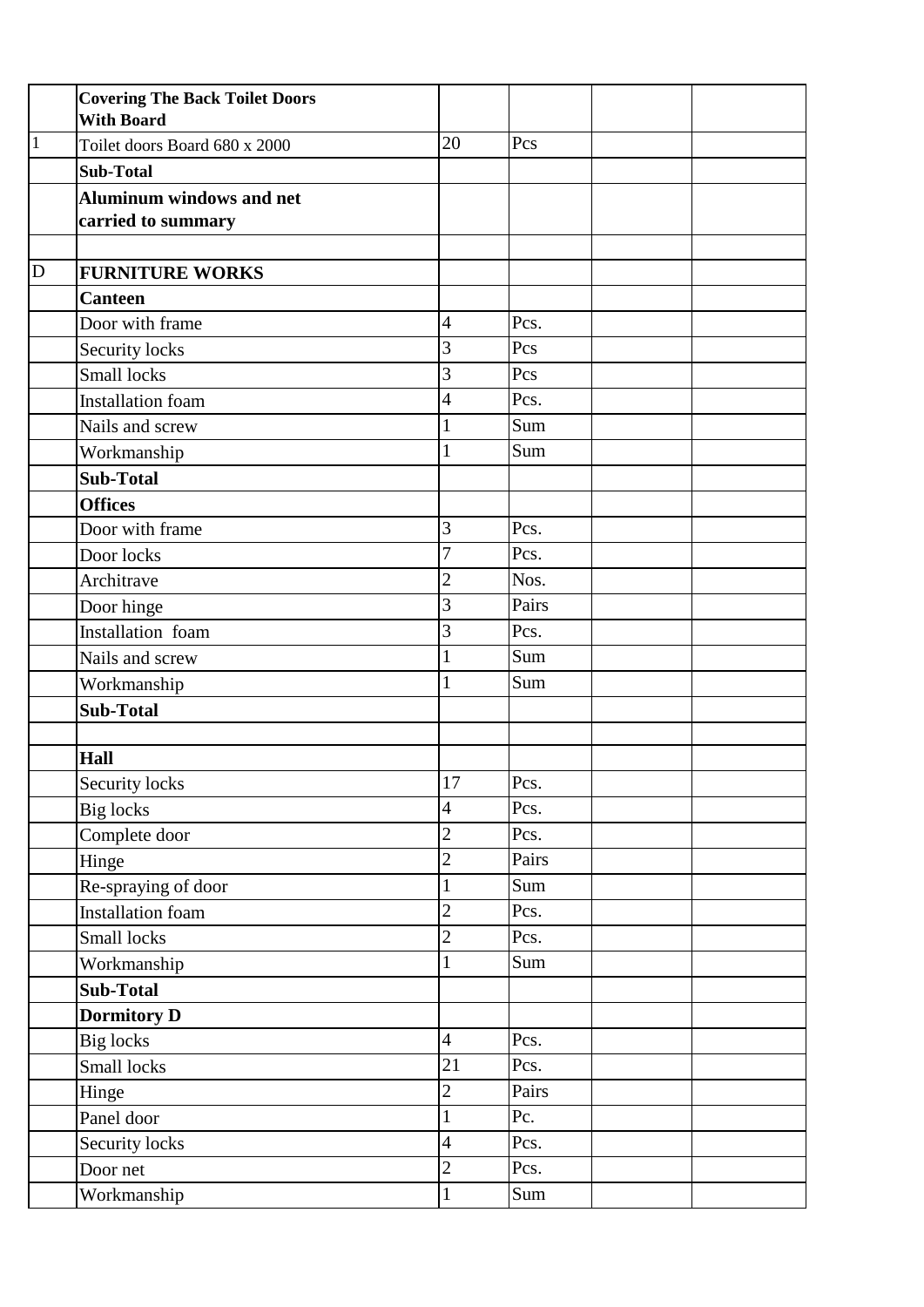|                | <b>Sub-Total</b>                          |                |         |
|----------------|-------------------------------------------|----------------|---------|
|                | <b>Dormitory D (Toilet)</b>               |                |         |
|                | Small locks                               | 24             | Pcs.    |
|                | Door frame                                | 1              | Pcs.    |
|                | Workmanship                               | $\mathbf{1}$   | Sum     |
|                | Sub-Total                                 |                |         |
|                | <b>Dormitory E</b>                        |                |         |
|                | Big lock                                  | 23             | Pcs.    |
|                | Small lock                                | $\overline{2}$ | Pcs.    |
|                | Door net                                  | $\overline{c}$ | Pcs.    |
|                | Security locks                            | 5              | Pcs     |
|                | Workmanship                               | 1              | Sum     |
|                | <b>Sub-Total</b>                          |                |         |
|                |                                           |                |         |
|                | <b>Dormitory E (Toilet)</b>               |                |         |
|                | Small locks                               | 24             | Pcs.    |
|                | Complete door                             | $\mathbf{1}$   | Pcs.    |
|                | Hinge                                     | $\overline{c}$ | Pairs   |
|                | Workmanship                               | 1              | Sum     |
|                | <b>Sub-Total</b>                          |                |         |
|                | <b>Furniture works Carried to Summary</b> |                |         |
|                |                                           |                |         |
| E              | <b>ROOF REPAIRS</b>                       |                |         |
| $\,1\,$        | Repair of leakages                        | 1              | Sum     |
|                | Sub total                                 |                |         |
| $\overline{2}$ | Ceiling Works                             |                |         |
|                | Ceilings                                  | 107            | $M^2$   |
|                | Sub-total                                 |                |         |
|                | <b>Roof Carried to Summary</b>            |                |         |
|                |                                           |                |         |
| F              | <b>ELECTRICAL WORKS</b>                   |                |         |
|                | <b>Offices</b>                            |                |         |
| $\vert$ 1      | Complete Florescent light (2ft            | 6              | Nos.    |
|                | double)                                   |                |         |
| $\overline{c}$ | 2ft single florescent                     | $\overline{4}$ | Nos.    |
| $\overline{3}$ | Changing of choke, tube, shades           | 1.0            | Sum     |
|                | & starter                                 |                |         |
|                | Sub-total                                 |                |         |
|                | Hall                                      |                |         |
| $\mathbf{1}$   | 3 phase distribution box (D4)             | $\mathbf{1}$   | $P_{C}$ |
| $\overline{c}$ | 2 phase coil of 16 mm                     | $\mathbf{1}$   | Roll    |
| $\overline{3}$ | Florescent 4 feet double fitting          | 30             | Pcs     |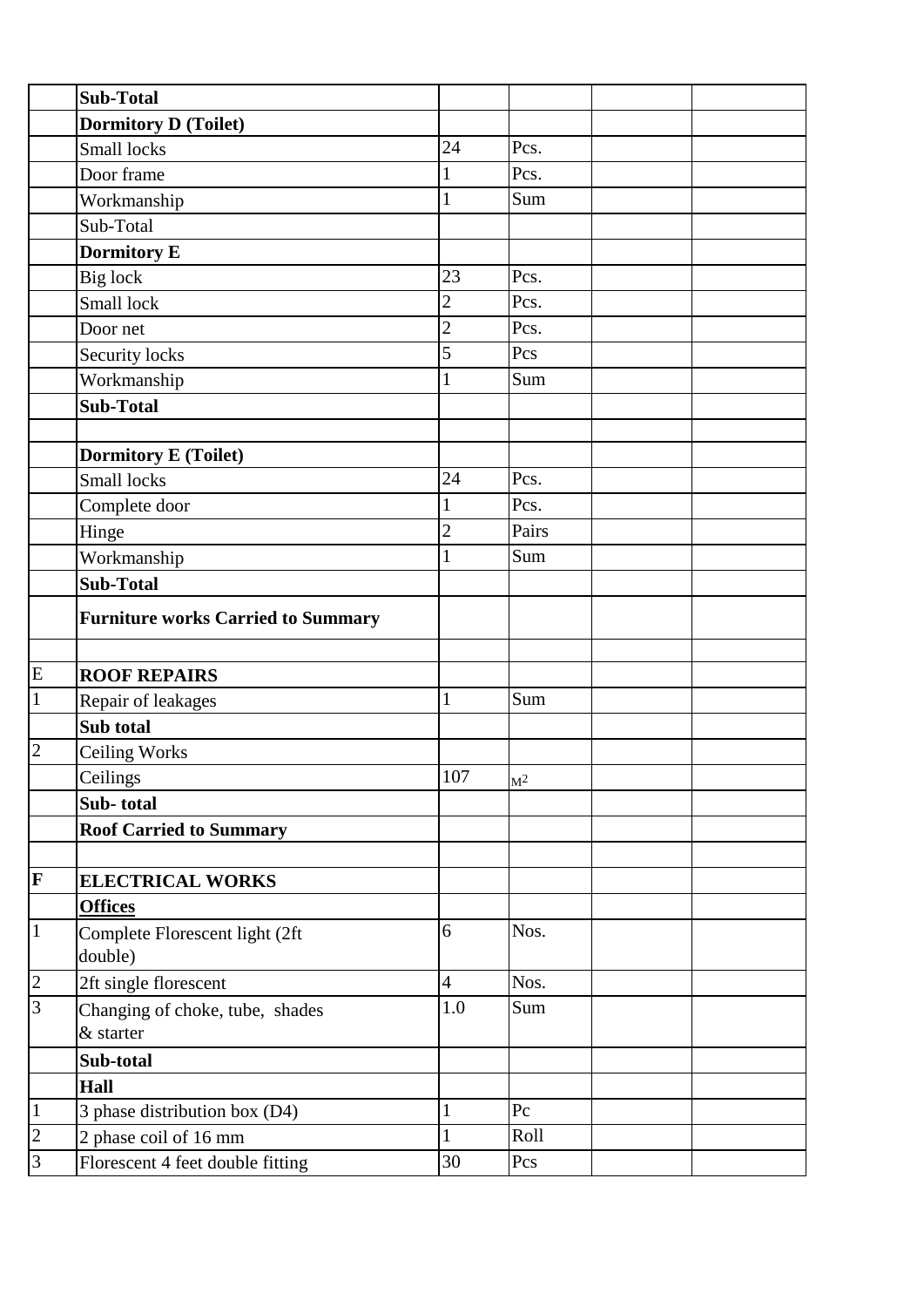| $\overline{4}$ | Changing of tube, choke and       | 1              | Sum     |
|----------------|-----------------------------------|----------------|---------|
|                | starter                           |                |         |
| 5              | 2 feet florescent double fitting  | 12             | Pcs     |
| 6              | Choke, tube, starter and shade    | 1              | Sum     |
|                | Sub-total                         |                |         |
|                | <b>Kitchen</b>                    |                |         |
| $\vert$ 1      | D4 cover                          | $\mathbf{1}$   | pc      |
| $\overline{c}$ | <b>Breaker</b>                    | 8              | Pc      |
| $\overline{3}$ | 2 feet florescent light double    | 1              | Sum     |
|                | choke, starter and tube           |                |         |
| $\overline{4}$ | Cooker units                      | $\mathbf{1}$   | Pc      |
| 5              | 13 A single socket                | $\mathbf{1}$   | Pcs     |
| 6              | 4 feet double florescent light    | $\mathbf{1}$   | Sum     |
|                | Sub-total                         |                |         |
|                | <b>Dormitory D</b>                |                |         |
| $\vert$ 1      | 2 feet double florescent light    | 45             | Pcs.    |
| $\overline{c}$ | 4 feet double fluorescent light   | 17             | Pcs     |
| 3              | Chokes, starter and tubes         | $\mathbf{1}$   | sum     |
| $\overline{4}$ | 13 A socket Double                | 8              | pcs     |
| 5              | 13 A socket Single                | 5              | $P_{C}$ |
| $\overline{6}$ | Bow fitting bulbs                 | 18             | Pcs.    |
| $\overline{7}$ | Distribution box D4 board fuses   | $\overline{2}$ | Pcs.    |
|                | and cover                         |                |         |
|                | Sub-total                         |                |         |
|                | <b>Dormitory D toilet</b>         |                |         |
| $\mathbf{1}$   | 4 feet florescent light, choke,   | 10             | Pcs     |
|                | starter, tube                     |                |         |
| $\overline{2}$ | 2 feet double florescent, Choke,  | 13             | Pcs.    |
|                | starter and tube                  |                |         |
| $\overline{3}$ | D8 single phase board breaker and | $\mathbf{1}$   | Pc.     |
|                | cover                             |                |         |
| $\overline{4}$ | Lighting around doom-entry bow    | 8              | Pcs.    |
|                | fitting                           |                |         |
|                | <b>Sub-Total</b>                  |                |         |
|                | <b>Dormitory E</b>                |                |         |
| $\vert$ 1      | 2 feet double florescent light    | 45             | Pcs.    |
| $\overline{c}$ | 4 feet double fluorescent light   | 17             | Pcs     |
| $\overline{3}$ | Chokes, starter and tubes         | $\mathbf{1}$   | sum     |
| $\overline{4}$ | 13 A socket Double                | 8              | pcs     |
| 5              | 13 A socket Single                | 5              | Pc      |
| 6              | Bow fitting bulbs                 | 18             | Pcs.    |
| 7              | Distribution box D4 board fuses   | $\sqrt{2}$     | Pcs.    |
|                | and cover                         |                |         |
|                | <b>Sub-Total</b>                  |                |         |